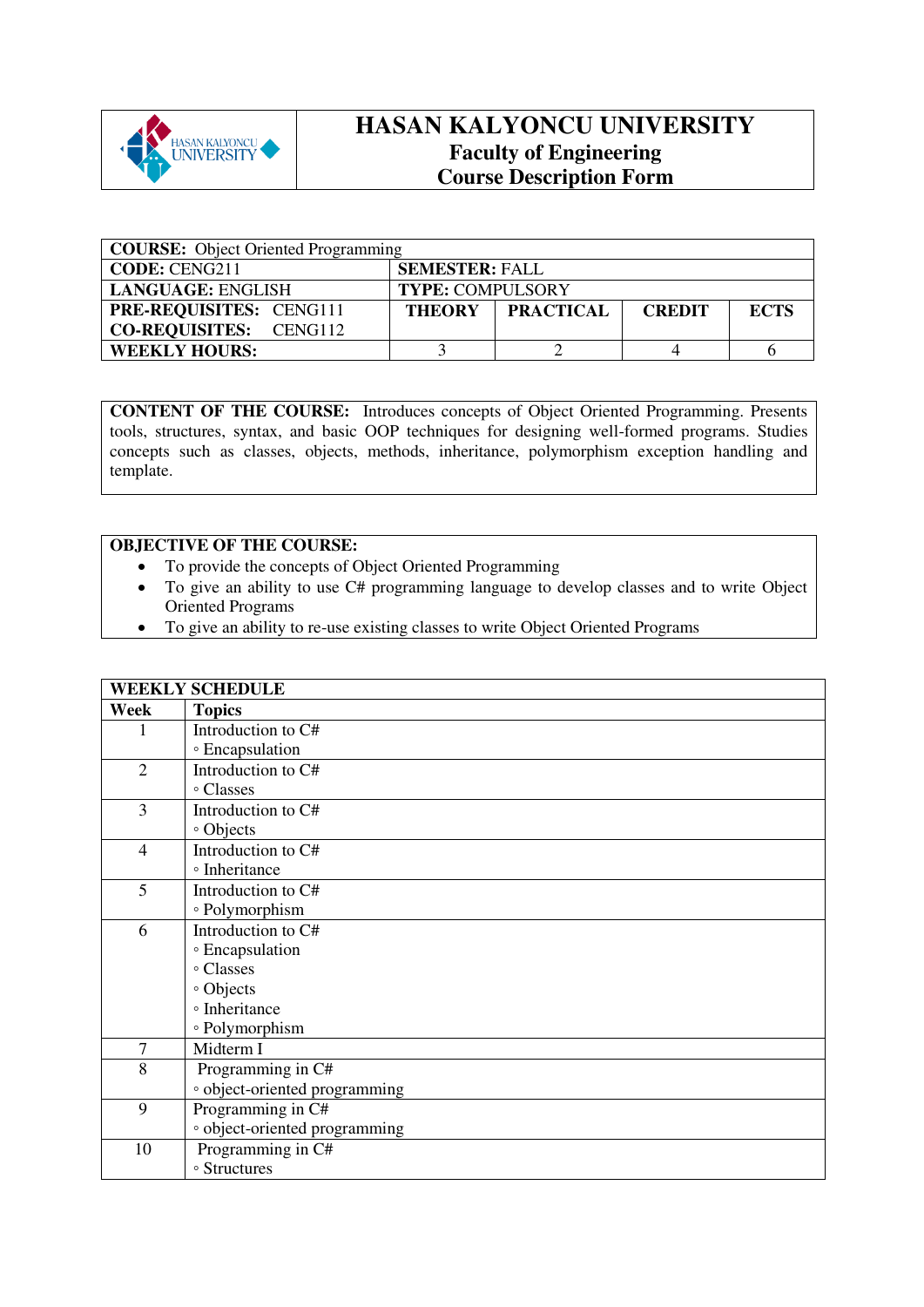| 11 | Midterm II                    |
|----|-------------------------------|
| 12 | Programming in C#             |
|    | ◦ Exception Handling          |
| 13 | Programming in C#             |
|    | • Storage (Files & Databases) |
| 14 | Programming in C#             |
|    | • Dynamic memory allocation   |

**TEXTBOOK:** Beginning C# 3.0 An introduction to object oriented programming *Jack Purdum* **REFERENCE BOOKS:** Douglas Bell and Mike Parr: *C# for Students,* Addison Wesley, 2004

| <b>EVALUATION SYSTEM:</b>    |                 |                |  |  |  |
|------------------------------|-----------------|----------------|--|--|--|
| <b>IN-TERM STUDIES</b>       | <b>QUANTITY</b> | PERCENTAGE (%) |  |  |  |
| Midterm Exam                 |                 | 30             |  |  |  |
| Homework                     |                 |                |  |  |  |
| Laboratory works             | 13              | 30             |  |  |  |
| Quiz                         |                 |                |  |  |  |
| Final Exam                   |                 | 40             |  |  |  |
| <b>TOTAL</b>                 | 15              | 100            |  |  |  |
| <b>CONTRIBUTION OF</b>       | 14              | 60             |  |  |  |
| <b>INTERM STUDIES TO</b>     |                 |                |  |  |  |
| <b>OVERALL GRADE</b>         |                 |                |  |  |  |
| <b>CONTRIBUTION OF FINAL</b> |                 | 40             |  |  |  |
| <b>EXAMINATION TO</b>        |                 |                |  |  |  |
| <b>OVERALL GRADE</b>         |                 |                |  |  |  |
| <b>TOTAL</b>                 | 15              | 100            |  |  |  |

| <b>COURSE CATEGORY:</b>        | PERCENTAGE (%) |
|--------------------------------|----------------|
| Mathematics and Basic Sciences | 30             |
| Engineering                    | 30             |
| <b>Engineering Design</b>      | 40             |
| Social Sciences                |                |

| <b>TABLE OF ECTS / WORKLOAD:</b>                           |                 |                           |                          |
|------------------------------------------------------------|-----------------|---------------------------|--------------------------|
| <b>Activities</b>                                          | <b>QUANTITY</b> | <b>Duration</b><br>(Hour) | <b>Total</b><br>Workload |
| <b>Course Duration</b>                                     | 13              |                           | 39                       |
| Hours for off-the-classroom study (Pre-study,<br>practice) | 14              | 7                         | 98                       |
| Laboratory works                                           | 13              | $\overline{2}$            | 26                       |
| Mid-term                                                   |                 | 2                         | $\overline{2}$           |
| Final examination                                          |                 | 2,5                       | 2,5                      |
| Homework                                                   |                 |                           |                          |
| Quiz                                                       |                 |                           |                          |
| <b>Total Work Load</b>                                     |                 |                           | 167,5                    |
| <b>Total Work Load / 30</b>                                |                 |                           | 5,58                     |
| <b>ECTS Credit of the Course</b>                           |                 |                           | 6                        |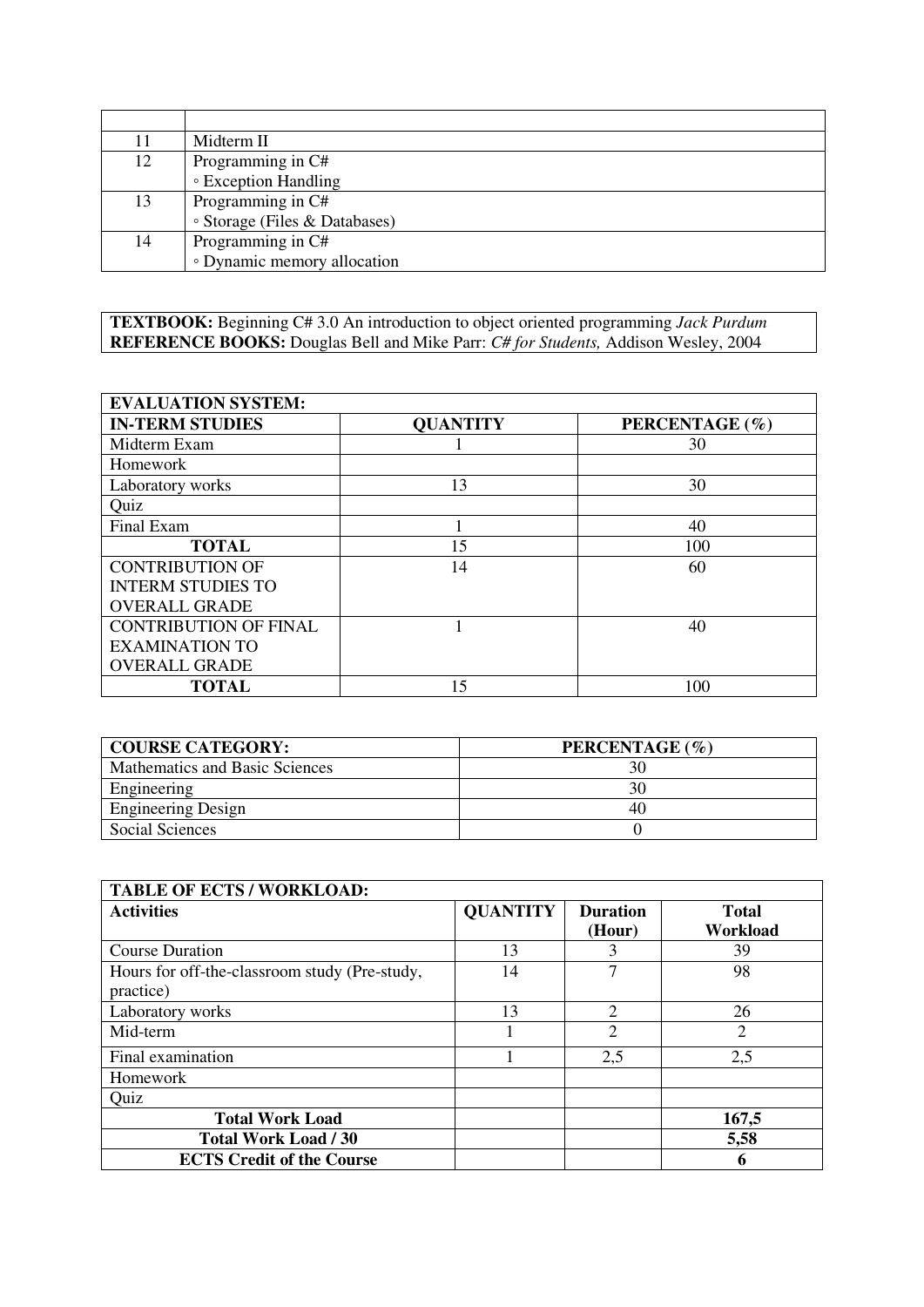|                                              | PO <sub>1</sub>                                | PO <sub>2</sub> | PO <sub>3</sub> | <b>PO4</b> | <b>PO5</b> | <b>PO6</b> | PO <sub>7</sub> | PO <sub>8</sub> | PO <sub>9</sub> | <b>PO10</b> | <b>PO11</b> |
|----------------------------------------------|------------------------------------------------|-----------------|-----------------|------------|------------|------------|-----------------|-----------------|-----------------|-------------|-------------|
| LO1                                          |                                                | 3               |                 |            |            |            |                 |                 |                 |             |             |
| LO2                                          |                                                | ⌒               |                 |            |            |            |                 |                 |                 |             |             |
| L <sub>03</sub>                              |                                                |                 |                 |            |            |            |                 |                 |                 |             |             |
| LO <sub>4</sub>                              |                                                | 2               |                 |            |            |            |                 |                 |                 |             |             |
| LO <sub>5</sub>                              | ◠                                              |                 |                 |            |            |            |                 |                 |                 |             |             |
| LO6                                          | ി                                              | 2               | 2               |            |            |            |                 |                 |                 |             |             |
| PO: Program Outcomes   LO: Learning Outcomes |                                                |                 |                 |            |            |            |                 |                 |                 |             |             |
|                                              | Values: 0: None   1: Low   2: Medium   3: High |                 |                 |            |            |            |                 |                 |                 |             |             |

| <b>INSTRUCTOR(S):</b>         | Asst. Prof. Dr. Bülent HAZNEDAR |
|-------------------------------|---------------------------------|
| <b>FORM PREPARATION DATE:</b> | 24.05.2019                      |

| <b>LEARNING OUTCOMES OF THE</b>                                                                                                                                                                                                                                                                                                                                                                     | PROGRAM OUTCOMES:                                                                                                                                                                                                                                                                                                                                                                                                                                                                                                                                                                                                                                                                                                                                                                                                                                                                                                                                                                                                                                                                                                                                                                                                                                                                                                                                                                                                                                                                                                                                                                                                                                                                                                                                                                                                        |
|-----------------------------------------------------------------------------------------------------------------------------------------------------------------------------------------------------------------------------------------------------------------------------------------------------------------------------------------------------------------------------------------------------|--------------------------------------------------------------------------------------------------------------------------------------------------------------------------------------------------------------------------------------------------------------------------------------------------------------------------------------------------------------------------------------------------------------------------------------------------------------------------------------------------------------------------------------------------------------------------------------------------------------------------------------------------------------------------------------------------------------------------------------------------------------------------------------------------------------------------------------------------------------------------------------------------------------------------------------------------------------------------------------------------------------------------------------------------------------------------------------------------------------------------------------------------------------------------------------------------------------------------------------------------------------------------------------------------------------------------------------------------------------------------------------------------------------------------------------------------------------------------------------------------------------------------------------------------------------------------------------------------------------------------------------------------------------------------------------------------------------------------------------------------------------------------------------------------------------------------|
|                                                                                                                                                                                                                                                                                                                                                                                                     |                                                                                                                                                                                                                                                                                                                                                                                                                                                                                                                                                                                                                                                                                                                                                                                                                                                                                                                                                                                                                                                                                                                                                                                                                                                                                                                                                                                                                                                                                                                                                                                                                                                                                                                                                                                                                          |
| <b>COURSE:</b><br><b>LEARNING OUTCOMES OF THE COURSE:</b><br>LO1: Know the difference between functional and<br>object oriented programming<br>LO2: Design class structures by using encapsulation<br>principles and create objects<br>LO3: Design new classes using inheritance<br>LO4: Define polymorphic methods<br>LO5: Create exception handlers<br>LO6: Design template functions and classes | PO1: Adequate knowledge in mathematics, science<br>and engineering subjects pertaining to the relevant<br>discipline; ability to use theoretical and applied<br>knowledge in these areas in complex engineering<br>problems.<br>PO2: Ability to identify, formulate, and solve<br>complex engineering problems; ability to select and<br>apply proper analysis and modeling methods for this<br>purpose.<br>PO3: Ability to design a complex system, process,<br>device or product under realistic constraints and<br>conditions, in such a way as to meet the desired result;<br>ability to apply modern design methods for this<br>purpose.<br>PO4: Ability to devise, select, and use modern<br>techniques and tools needed for analyzing and solving<br>complex problems encountered in engineering<br>practice; ability to employ information technologies<br>effectively.<br><b>PO5:</b> Ability to design and conduct experiments,<br>gather data, analyze and interpret results for<br>investigating complex engineering problems or<br>discipline specific research questions.<br>PO6: Ability to work efficiently in intra-disciplinary<br>and multi-disciplinary teams; ability to work<br>individually.<br>PO7: Ability to communicate effectively in Turkish,<br>both orally and in writing; knowledge of a minimum<br>of one foreign language; ability to write effective<br>reports and comprehend written reports, prepare<br>design and production reports, make effective<br>presentations, and give and receive clear and<br>intelligible instructions.<br>PO8: Recognition of the need for lifelong learning;<br>ability to access information, to follow developments<br>in science and technology, and to continue to educate<br>him/herself.<br>PO9: Consciousness to behave according to ethical |
|                                                                                                                                                                                                                                                                                                                                                                                                     | principles and professional and ethical responsibility;                                                                                                                                                                                                                                                                                                                                                                                                                                                                                                                                                                                                                                                                                                                                                                                                                                                                                                                                                                                                                                                                                                                                                                                                                                                                                                                                                                                                                                                                                                                                                                                                                                                                                                                                                                  |
|                                                                                                                                                                                                                                                                                                                                                                                                     | knowledge on standards used in engineering practice.                                                                                                                                                                                                                                                                                                                                                                                                                                                                                                                                                                                                                                                                                                                                                                                                                                                                                                                                                                                                                                                                                                                                                                                                                                                                                                                                                                                                                                                                                                                                                                                                                                                                                                                                                                     |